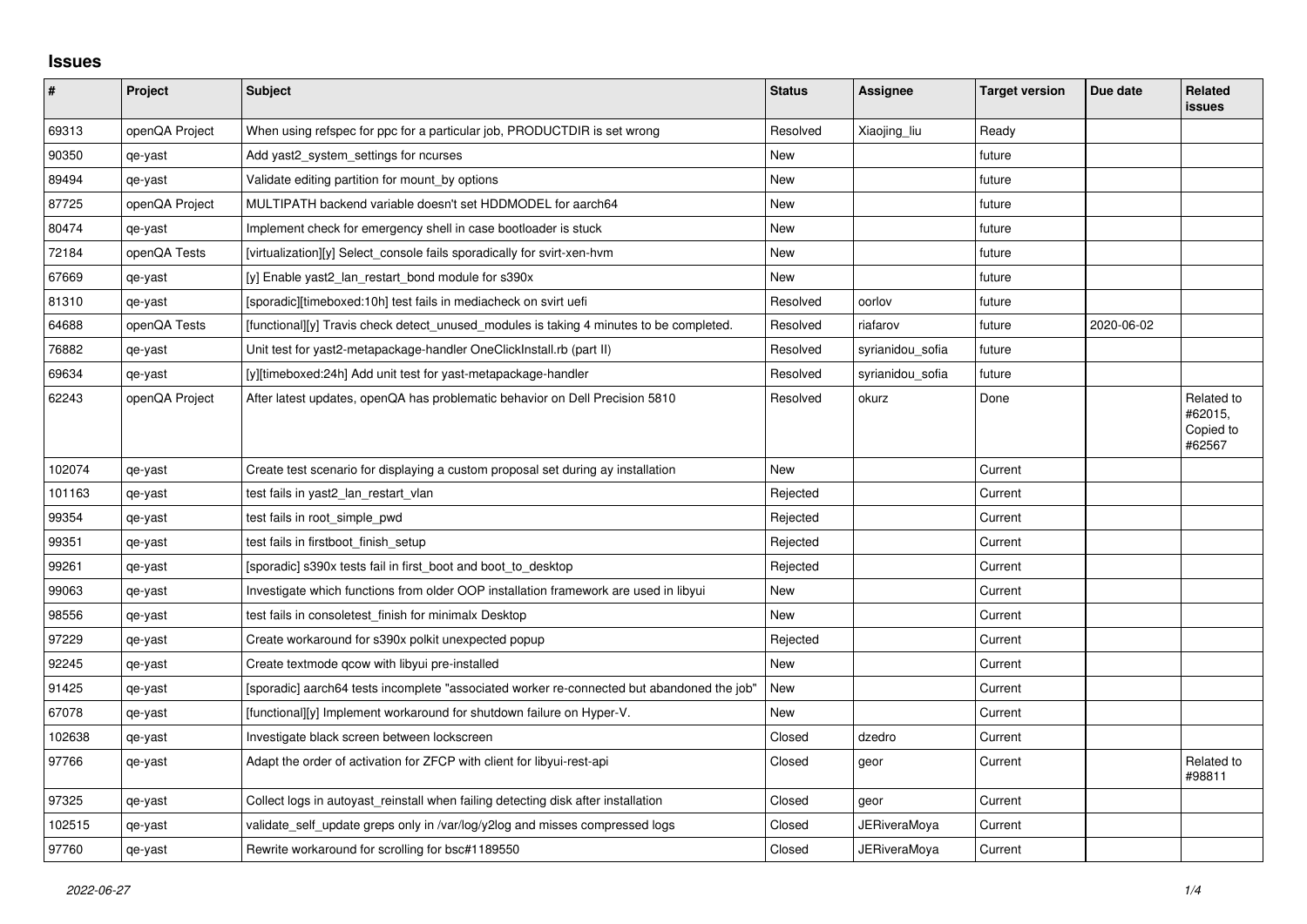| #      | Project                  | <b>Subject</b>                                                                                           | <b>Status</b>  | Assignee            | <b>Target version</b> | Due date   | Related<br>issues    |
|--------|--------------------------|----------------------------------------------------------------------------------------------------------|----------------|---------------------|-----------------------|------------|----------------------|
| 97331  | qe-yast                  | [timebox: 24h] Investigate failure in rebootmgr                                                          | Closed         | <b>JERiveraMoya</b> | Current               |            | Related to<br>#98832 |
| 97319  | qe-yast                  | tests fail for ppc installation at different points                                                      | Closed         | JERiveraMoya        | Current               |            |                      |
| 95392  | qe-yast                  | Expand functionality of prepare_profile module                                                           | Closed         | <b>JERiveraMoya</b> | Current               |            |                      |
| 73306  | qe-yast                  | [y][timeboxed:20h] test fails in await_install                                                           | <b>Blocked</b> | <b>JERiveraMoya</b> | Current               |            |                      |
| 101370 | qe-yast                  | test fails in yast2_firewall due to recent modification the interface zone                               | Blocked        | rainerkoenig        | Current               |            |                      |
| 97316  | qe-yast                  | test fails in releasenotes_origin                                                                        | Closed         | rainerkoenig        | Current               | 2021-09-23 |                      |
| 97709  | qe-yast                  | [sporadic] accept_timezone_configuration fails to navigate next screen                                   | Closed         | syrianidou_sofia    | Current               |            |                      |
| 95551  | qe-yast                  | autologin_yast test fails in first_boot                                                                  | Closed         | syrianidou_sofia    | Current               |            |                      |
| 95542  | qe-yast                  | test fails in yast2_kdump                                                                                | Closed         | syrianidou_sofia    | Current               |            |                      |
| 97328  | qe-yast                  | test fails in yast2_lan_restart_*                                                                        | Rejected       |                     |                       |            |                      |
| 92242  | qe-yast                  | Create the conditions for libyui tests on textmode running system                                        | Rejected       |                     |                       |            |                      |
| 90692  | openQA<br>Infrastructure | [sporadic] script_output getting wrong output on aarch64                                                 | Rejected       |                     |                       |            |                      |
| 73093  | qe-yast                  | [y] test fails in installation                                                                           | Rejected       |                     |                       |            |                      |
| 71638  | openQA Tests             | [y] test fails in validate_fs_table                                                                      | Rejected       |                     |                       |            |                      |
| 68764  | openQA Tests             | [functional][y] yast2_gui@svirt-xen-hvm fails when retriggered, if parent create_hdd_gnome<br>has failed | Rejected       |                     |                       |            |                      |
| 67672  | openQA Tests             | [functional][y] Extend coverage of yast2_gui test modules                                                | Rejected       |                     |                       |            |                      |
| 63922  | openQA Tests             | [functional][y] Sporadic failure of mediacheck module in mediacheck@svirt-hyperv-uefi test<br>suite      | Rejected       |                     |                       |            |                      |
| 67120  | openQA Tests             | [functional][y]test fails in zypper_ref while trying to use root-virtio-console.                         | Resolved       | dzedro              |                       | 2020-06-16 | Related to<br>#67174 |
| 67822  | openQA Project           | [tools] When using refspec for svirt-xen-hvm, openQA-SUT-2 fails                                         | Resolved       | okurz               |                       | 2020-06-23 |                      |
| 67537  | openQA Project           | [tools] Not possible to change hostname on Xen tests.                                                    | Resolved       | okurz               |                       | 2020-06-20 |                      |
| 63460  | openQA Tests             | serial console stopped working on hyperv                                                                 | Rejected       | okurz               |                       |            |                      |
| 80210  | openQA Tests             | [ppc64le] ppc64le-hmc tests fail in bootloader_start                                                     | Rejected       | riafarov            |                       |            |                      |
| 90851  | qe-yast                  | SLE 15 SP3 Release Candidate 2 exploratory testing                                                       | Resolved       | syrianidou_sofia    |                       |            |                      |
| 64325  | openQA Tests             | [functional][y] Add check in autoyast installation test with wrong autoyast profile path                 | Resolved       | syrianidou sofia    |                       | 2020-05-05 |                      |
| 64204  | openQA Tests             | [functional][y] test fails in yast2_lan_restart                                                          | Resolved       | syrianidou_sofia    |                       | 2020-03-10 |                      |
| 91677  | qe-yast                  | [sporadic] test fails in validate_fs_table                                                               | Rejected       |                     | <b>SLE 15 SP3</b>     |            | Related to<br>#91755 |
| 93029  | qe-yast                  | Implement test module for Product selection using LibyuiClient in YaST Job Group                         | Closed         | <b>JERiveraMoya</b> | <b>SLE 15 SP3</b>     |            |                      |
| 80272  | qe-yast                  | Adapt yast2_expert_partitioner (before: yast2_storage_ng) in ppc64le to use libyui                       | Closed         | <b>JERiveraMoya</b> | <b>SLE 15 SP3</b>     |            | Blocked by<br>#80840 |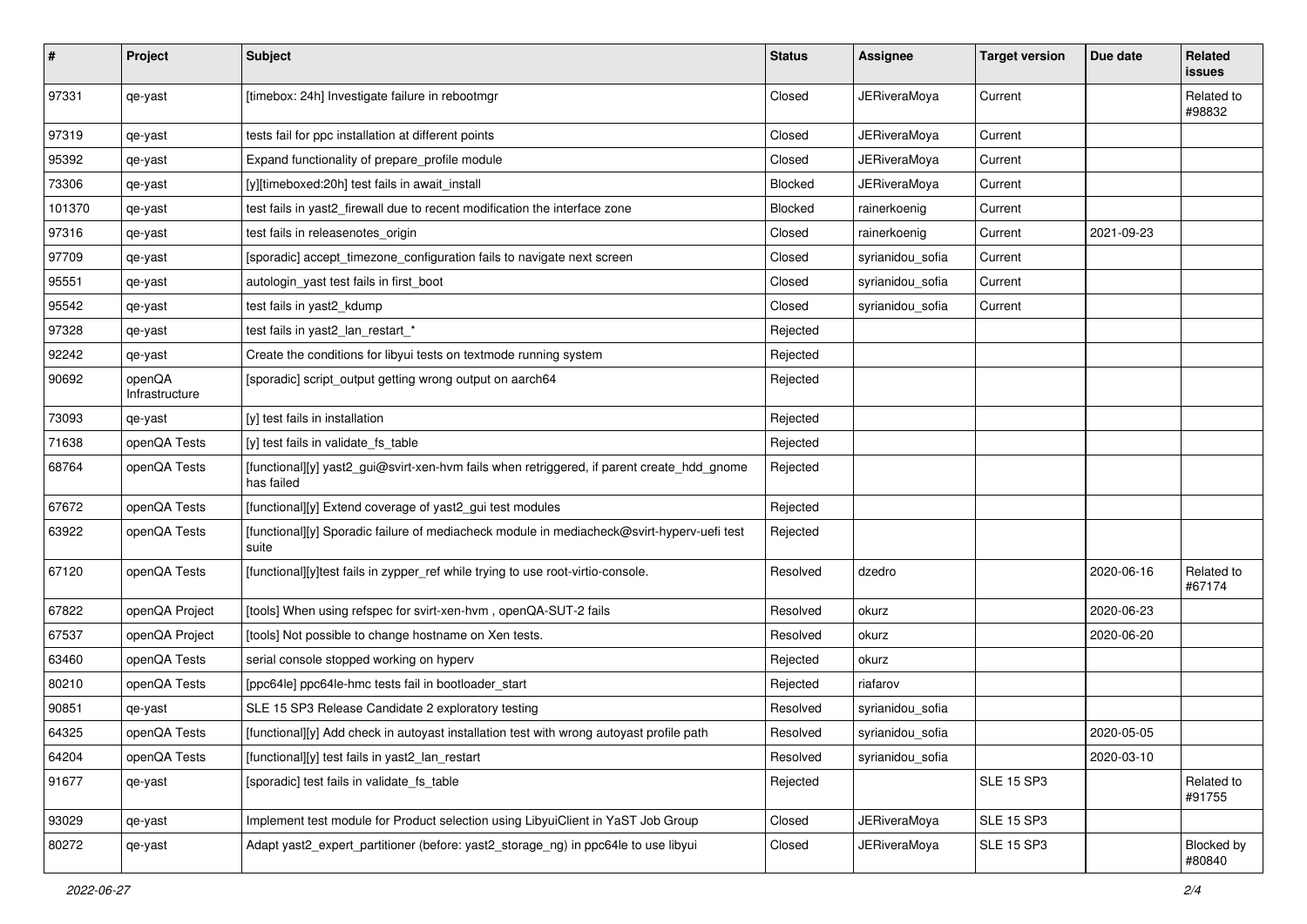| $\vert$ # | Project      | <b>Subject</b>                                                                               | <b>Status</b> | <b>Assignee</b>     | <b>Target version</b> | Due date   | <b>Related</b><br><b>issues</b>               |
|-----------|--------------|----------------------------------------------------------------------------------------------|---------------|---------------------|-----------------------|------------|-----------------------------------------------|
| 75424     | qe-yast      | [sporadic] test fails in force_scheduled_tasks                                               | Closed        | <b>JERiveraMoya</b> | <b>SLE 15 SP3</b>     |            |                                               |
| 71116     | qe-yast      | [y] Add OpenQA test for OneClickInstall                                                      | Closed        | <b>JERiveraMoya</b> | <b>SLE 15 SP3</b>     |            |                                               |
| 67903     | openQA Tests | [y][functional] Set partial sync for Debug and Source repositories                           | Resolved      | <b>JERiveraMoya</b> | <b>SLE 15 SP3</b>     | 2020-07-14 |                                               |
| 93641     | qe-yast      | Create schedules for opensuse test suites                                                    | Closed        | <b>JRivrain</b>     | <b>SLE 15 SP3</b>     |            | Related to<br>#94069,<br>Related to<br>#92479 |
| 80206     | qe-yast      | Adjust msdos scenario for the UI changes in the Expert Partitioner                           | Closed        | <b>JRivrain</b>     | <b>SLE 15 SP3</b>     |            |                                               |
| 73477     | qe-yast      | Modify firstboot configuration for yast2_firstboot_custom                                    | Closed        | <b>JRivrain</b>     | <b>SLE 15 SP3</b>     |            |                                               |
| 73474     | qe-yast      | Add more modules to yast2 firstboot                                                          | Closed        | <b>JRivrain</b>     | <b>SLE 15 SP3</b>     |            |                                               |
| 73471     | qe-yast      | Enable yast2_firstboot in textmode                                                           | Closed        | <b>JRivrain</b>     | <b>SLE 15 SP3</b>     |            |                                               |
| 73096     | qe-yast      | [sporadic] msdos test fails in validate_fs_table                                             | Rejected      | JRivrain            | <b>SLE 15 SP3</b>     |            |                                               |
| 91830     | qe-yast      | Investigate if a change of DH version for TLS negotiation can fix 'remote_controller' module | Resolved      | oorlov              | <b>SLE 15 SP3</b>     |            |                                               |
| 87646     | qe-yast      | Create autoyast test using btrfs quota limit                                                 | Closed        | oorlov              | <b>SLE 15 SP3</b>     |            |                                               |
| 76885     | qe-yast      | Unit test for yast2-metapackage-handler OneClickInstallWorkerFunction.rb (part I)            | Resolved      | oorlov              | <b>SLE 15 SP3</b>     |            |                                               |
| 67732     | openQA Tests | [functional][y] Add yast2 lang module for other than 64bit machines                          | Resolved      | oorlov              | <b>SLE 15 SP3</b>     | 2020-07-14 |                                               |
| 91350     | qe-yast      | [timeboxed:16h][sporadic] test fails in verify undelete snapshots                            | Closed        | riafarov            | <b>SLE 15 SP3</b>     |            |                                               |
| 91136     | qe-yast      | Textmode test suite fails for s390x-kvm                                                      | Rejected      | riafarov            | <b>SLE 15 SP3</b>     |            |                                               |
| 91130     | qe-yast      | Use libyui for btrfs libstorage-ng ipmi and zVM                                              | Closed        | riafarov            | <b>SLE 15 SP3</b>     |            |                                               |
| 89932     | qe-yast      | [sporadic] stabilize partitioning firstdisk                                                  | Closed        | riafarov            | <b>SLE 15 SP3</b>     |            |                                               |
| 81248     | qe-yast      | test fails in snapshots small root on aarch64                                                | Rejected      | riafarov            | <b>SLE 15 SP3</b>     |            |                                               |
| 80276     | qe-yast      | [sporadic][timeboxed:12h] autoyast reinstall@s390x-kvm-sle12 fails in installation           | Closed        | riafarov            | <b>SLE 15 SP3</b>     |            |                                               |
| 80220     | qe-yast      | test choses wrong product for installation                                                   | Rejected      | riafarov            | <b>SLE 15 SP3</b>     |            |                                               |
| 80212     | qe-yast      | Adjust cryptivm scenario for the UI changes in the Expert Partitioner                        | Rejected      | riafarov            | <b>SLE 15 SP3</b>     |            |                                               |
| 80204     | qe-yast      | Adjust lvm+resize_root scenario for the UI changes in the Expert Partitioner                 | Closed        | riafarov            | <b>SLE 15 SP3</b>     |            |                                               |
| 73642     | qe-yast      | Modify allmodules+allpatterns+registration test suite                                        | Closed        | riafarov            | <b>SLE 15 SP3</b>     |            | Related to<br>#73645                          |
| 73363     | qe-yast      | sporadic failure for btrfs_libstorage-ng@64bit-ipmi                                          | Closed        | riafarov            | <b>SLE 15 SP3</b>     |            |                                               |
| 71641     | openQA Tests | [y] test fails in sshd for ppc64le-hmc-4disk                                                 | Resolved      | riafarov            | <b>SLE 15 SP3</b>     | 2020-10-06 |                                               |
| 69751     | openQA Tests | [y] Module validate_encrypt fails on s390x-kvm-sle12                                         | Resolved      | riafarov            | <b>SLE 15 SP3</b>     | 2020-09-08 | Has<br>duplicate<br>#69991                    |
| 69658     | openQA Tests | [y] test fails in yast2_control_center                                                       | Resolved      | riafarov            | <b>SLE 15 SP3</b>     |            |                                               |
| 93411     | qe-yast      | Create test cases for Language, Keyboard and Product Selection                               | Closed        | syrianidou sofia    | <b>SLE 15 SP3</b>     |            |                                               |